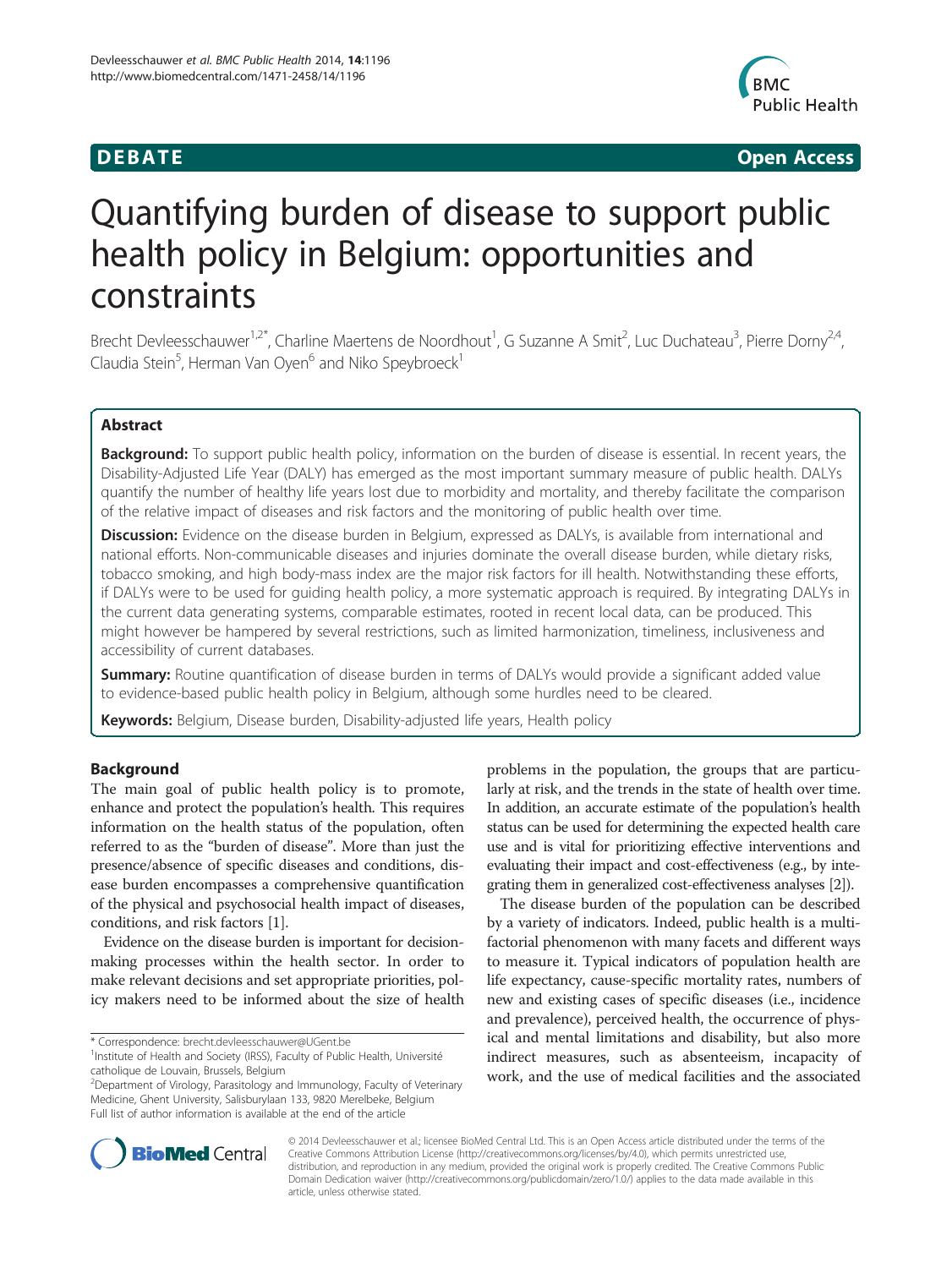costs. However, all these indicators highlight only one facet of public health, i.e., either mortality or morbidity.

Summarizing public health in terms of mortality-based indicators, such as life expectancy, dates from the time when only reliable data for mortality existed. In many countries, however, one has been confronted with an epidemiological transition of public health problems. The importance of early mortality due to plagues and famines has been replaced by chronic, non-communicable diseases, while communicable diseases remain a real threat, causing a "double burden" [[3](#page-6-0)]. Cardiovascular diseases and cancers have replaced infectious diseases as the main causes of death. However, these diseases are also associated with an important morbidity component, due to the life prolonging effect of continuously improving medical practice [[4](#page-6-0)]. Moreover, not only an extended life expectancy per se is aimed for, living these extra years in good health has become just as important [\[5](#page-6-0)]. As a result, current health policy requires a global overview of public health, one that combines morbidity and mortality and takes account of health-related quality of life (HRQoL; [\[6](#page-6-0)]).

Given the importance of combining morbidity and mortality, the last few decades have seen important methodological advances in so-called summary measures of population health (SMPH; [\[7](#page-6-0)]). By and large, SMPHs may be divided into two broad families, namely health expectancies and health gaps. Metrics of each family combine morbidity and mortality into a single figure. Health expectancy-based metrics, such as Disability-Free Life Expectancy (DFLE), Healthy Life Years (HLY), and Disability-Adjusted Life Expectancy (DALE), translate these indicators into a health-adjusted life expectancy; health gap metrics, such as the Disability-Adjusted Life Year (DALY), translate these indicators into a number of life years lost due to bad health and mortality.

Driven by the influential Global Burden of Disease (GBD) projects initiated in the early 1990s, the DALY has become the dominant SMPH [\[8](#page-6-0)-[12](#page-6-0)]. In the remainder of this debate, we will therefore outline the composition of the DALY metric and its data needs. Next, we will summarize existing DALY estimates for Belgium, providing an overview of the current state-of-knowledge on the burden of disease in Belgium. We will conclude by discussing the added value and potential hurdles of routine DALY calculation for Belgian public health policy.

# **Discussion**

# Disability-adjusted life years What are DALYs?

The DALY concept was developed for the World Bank's World Health Report 1993, Investing in Health [[13\]](#page-6-0). To estimate the global burden of disease, the World Bank required a metric that allowed comparing health across

DALYs measure the health gap from a life lived in perfect health, and quantify this health gap as the number of potentially healthy life years lost due to morbidity, disability and mortality. A disease burden of 100 DALYs per 1000 people-year would thus imply a loss of 100 healthy life years per 1000 people per year. Diseases or risk factors accounting for more DALYs thus have a higher public health impact.

The DALY is composed of a morbidity and a mortality component [\[14](#page-6-0)-[16\]](#page-6-0). Morbidity is quantified in terms of Years Lived with Disability (YLDs), the loss of healthy life years from living in a less-than-perfect health state. YLDs for a given health state are calculated by multiplying the number of incident cases with the duration and the disability weight of the health state. An alternative, prevalence-based version of the YLD, introduced in the GDB 2010 study, is defined as the number of prevalent cases multiplied with the disability weight [[1\]](#page-6-0). In both versions, the disability weight is a crucial component, reflecting the relative reduction in HRQoL on a scale from zero (perfect health) to one (worst possible health state). Mortality is quantified in terms of Years of Life Lost (YLLs), the loss of healthy life years from dying before a predefined life expectancy. YLLs are calculated by multiplying the number of deaths with the residual life expectancy at the age of death. The standard DALY formulas may be extended by applying age weighting or time discounting [\[14-16](#page-6-0)]. These so-called social weighting functions are however not accepted by all authors [[17,18\]](#page-6-0). As a result, the use of age weighting and time discounting is declining, even in the most recent updates of the GBD [\[1,12\]](#page-6-0).

### Data needs

It is obvious that the quality of the DALY estimate directly depends on the quality of the input data [[19\]](#page-6-0). To obtain the most accurate DALY estimate, it is therefore necessary to have reliable incidence (or prevalence) and mortality data. Ideally, one would like to have data from a nationally representative system that continuously monitors the occurrence of all disorders in the population, based on a set of clearly defined diagnostic criteria. As such registration does not exist, one must resort to what exists. In Belgium, several large and important data generating systems are in place:

- The national health surveys (performed in 1997, 2001, 2004, 2008 and 2013; <https://his.wiv-isp.be/>)
- The national cancer registry [\(http://www.](http://www.kankerregister.org/) [kankerregister.org/](http://www.kankerregister.org/))
- The 40 national reference centers and 16 national reference laboratories for human microbiology (<https://nrchm.wiv-isp.be/>; [\[20\]](#page-6-0))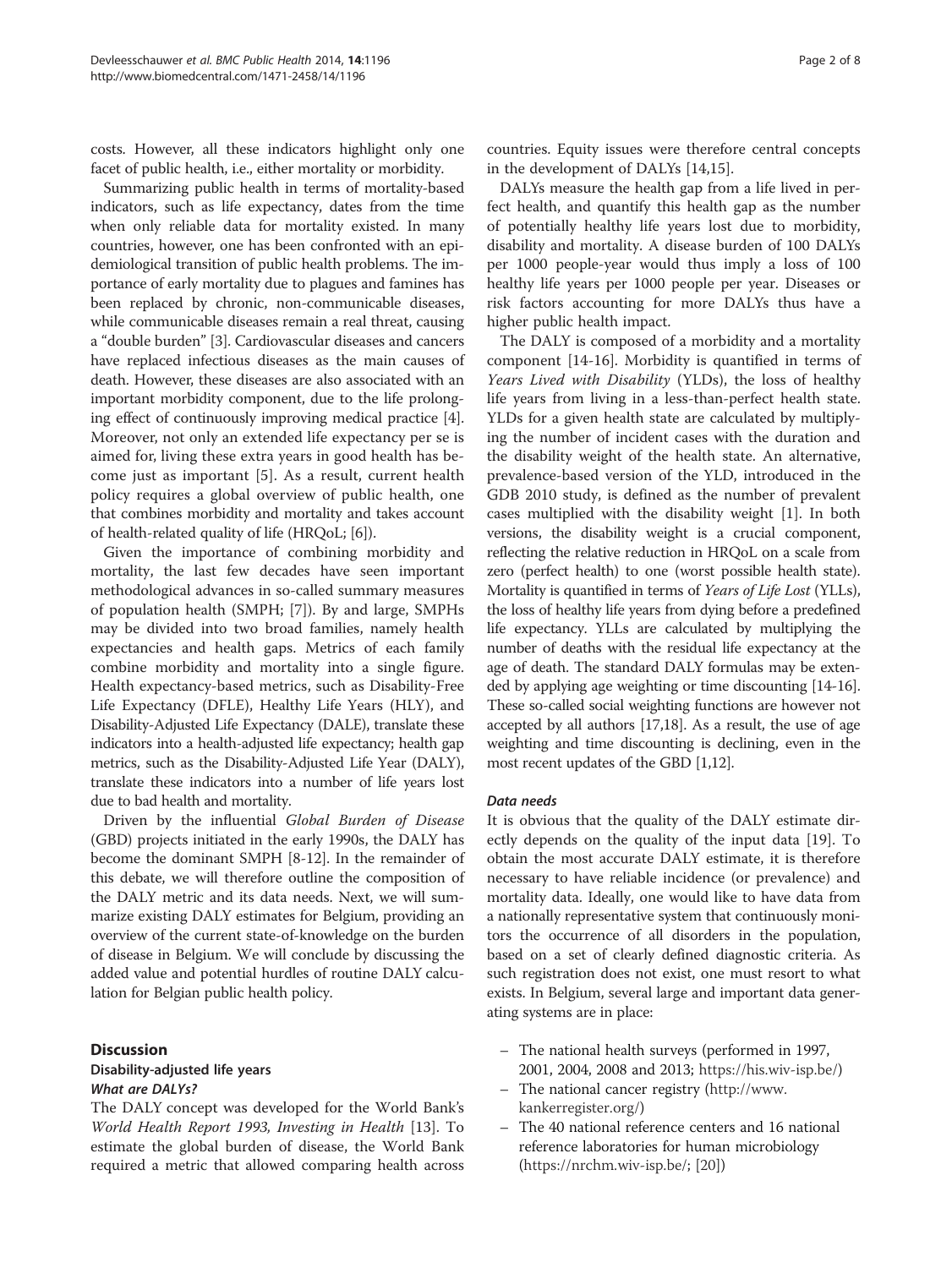- The network of sentinel GPs and sentinel microbiology laboratories [\(https://www.wiv-isp.](https://www.wiv-isp.be/epidemio/epien/index8.htm) [be/epidemio/epien/index8.htm](https://www.wiv-isp.be/epidemio/epien/index8.htm); [\[21\]](#page-6-0))
- The mandatory reporting of specific agents.

Taking into account the level of under-reporting and under-ascertainment, these data sources can provide valuable information on the incidences of the included diseases and risk factors.

The direct use of healthcare providers' data is difficult in Belgium, given the stringent privacy rules in place [[22](#page-6-0)]. However, certain data are made available as Minimal Clinical, Hospital, Nursing, and Psychiatric Data. These data sources are merely focused on the financial impact of diseases, and thus provide valuable information for estimating the direct health-related costs [[23](#page-6-0)]. The announced intention to update the disease classification system to ICD-10-BE (International Classification of Disease,  $10^{th}$  Revision – Belgian Modification) in the domain Medical Data of the Minimal Hospital Data [[24](#page-6-0)], might prove valuable for health impact assessment studies, given that non-aggregated data are made available.

In addition to the national data collection systems, there are various data collection mechanisms at the regional level. However, the routine use of these data sources to generate nationally relevant burden estimates might be problematic, due to the lack of harmonization between databases and data collection procedures in the different Belgian regions. Moreover, the diseases that are being registered are different between regions, making the availability of the routine data incomplete for a part of the country.

When local data are not readily available, one may resort to international databases or data from neighboring countries. However, Vanthomme et al. [\[25\]](#page-6-0) report that lack of timeliness can be an important constraint to the use of three major health databases (i.e., WHO-HFA, OECD, and EUROSTAT). Also, when extrapolating data from neighboring countries, one assumes that the Belgian health situation is similar to that of its neighbors.

The lack of data harmonization in the Belgian system is mainly because of the absence of a unique national system of health data collection. There are several individual initiatives from public and private institutions, but communication between these different actors is poor. Several registries for the same disease exist (e.g. diabetes registry), but the stage from which the patient is included into a certain registry is sometimes poorly defined. Moreover, the codes used to define the disease, the identification of the patients and the follow-up period are different between registries making them impossible to merge. The split of health competences between federal state, regions and communities is one of the explanations of this disparate system of health data collection.

Finally, several diseases are not well registered in Belgium, such as foodborne diseases (FBD) and especially diseases caused by chemicals. The impact of FBD on public health is difficult to evaluate and these diseases are not prioritized in Belgium, creating a vicious circle of lacking data [\[26\]](#page-6-0).

# The burden of disease in Belgium

Estimates on the burden of disease in Belgium are available from both international and national efforts. However, if disease burden were to support policy, a more systematic approach is required, generating comparable estimates rooted in recent, local data.

# International efforts

To date, the two most comprehensive sources of disease burden estimates for Belgium are the most recent GBD studies conducted by the World Health Organization (WHO) and the Institute for Health Metrics and Evaluation (IHME). The results of WHO's so-called Global Health Estimates (GHE) are available online as a series of spread sheet documents ([http://www.who.int/healthinfo/global\\_](http://www.who.int/healthinfo/global_burden_disease/estimates/en/index2.html) [burden\\_disease/estimates/en/index2.html\)](http://www.who.int/healthinfo/global_burden_disease/estimates/en/index2.html). The results of IHME's GBD 2010 study are available online via interactive data visualization tools [\(http://www.healthdata.org/](http://www.healthdata.org/gbd/data-visualizations) [gbd/data-visualizations](http://www.healthdata.org/gbd/data-visualizations)), via detailed databases [[27](#page-6-0)] and via a summary report [[28,29](#page-6-0)].

According to WHO GHE, the total disease burden in Belgium in 2012 was 29.468 DALYs per 100,000, of which 41% was due to morbidity and 59% due to mortality. Noncommunicable diseases attributed 85%, injuries 10%, and the group of communicable, maternal, perinatal and nutritional conditions the remaining 5%. The group of non-communicable diseases was dominated by malignant neoplasms and cardiovascular diseases (each contributing  $\sim$ 20%), followed by mental, neurological and musculoskeletal disorders (each contributing ~10%). Falls, road traffic accidents and self-harm were each responsible for 20-30% of the entire injury burden. Lower respiratory infections dominated the communicable disease burden (37% of communicable, maternal, perinatal and nutritional conditions). Table [1](#page-3-0) shows the top 20 causes of DALYs, YLDs and YLLs for Belgium in 2012 according to WHO, and their change in ranking since 2000. There has been a significant increase in the importance of Alzheimer's disease and falls, while the relative importance of road traffic accidents and breast cancer has decreased.

The GBD 2010 study showed a broadly similar picture [[28,29\]](#page-6-0), which is not surprising as WHO GHE adopted most GBD 2010 YLD estimates and used the same mortality data for calculating YLLs. Nevertheless, there are slight differences in methods, data sources and groupings of causes [\[12](#page-6-0)]. Table [2](#page-4-0) shows the top 20 causes of DALYs, YLDs and YLLs for Belgium in 2010 according to IHME,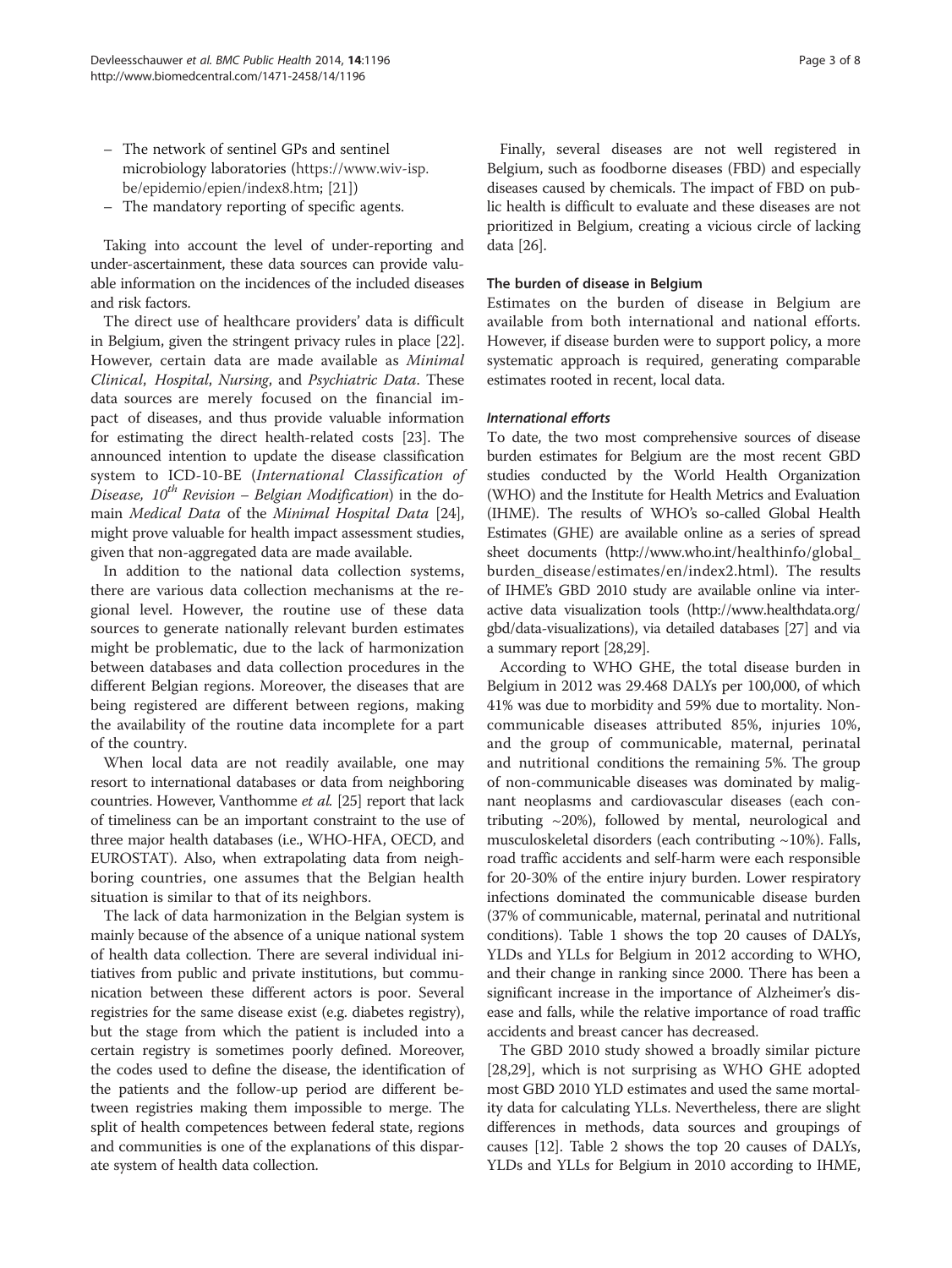|                | Rank DALY                                  |                 | <b>YLD</b>                                 |        | <b>YLL</b>                                 |        |
|----------------|--------------------------------------------|-----------------|--------------------------------------------|--------|--------------------------------------------|--------|
|                | Ischaemic heart disease                    | $\vert = \vert$ | Back and neck pain                         | $=$    | Ischaemic heart disease                    | $=$    |
| 2              | Other circulatory diseases                 | $\vert = \vert$ | Unipolar depressive disorders              | $=$    | Trachea, bronchus, lung cancers            | $=$    |
| 3              | Trachea, bronchus, lung cancers            | $=$             | Falls                                      | $=$    | Other circulatory diseases                 | $=$    |
| $\overline{4}$ | Back and neck pain                         |                 | [+1] Other musculoskeletal disorders       | $=$    | Stroke                                     | $=$    |
| 5              | Alzheimer's disease and other<br>dementias |                 | [+6] Alcohol use disorders                 | $=$    | Other malignant neoplasms                  | $[+1]$ |
| 6              | Chronic obstructive pulmonary disease      | $=$             | Alzheimer's disease and other<br>dementias | $=$    | Chronic obstructive pulmonary disease      | $[+1]$ |
| 7              | Unipolar depressive disorders              | $=$             | Chronic obstructive pulmonary disease      | $=$    | Alzheimer's disease and other<br>dementias | $[+6]$ |
| 8              | Stroke                                     | $[-4]$          | Ischaemic heart disease                    | $=$    | Self-harm                                  | $[-3]$ |
| 9              | Falls                                      |                 | [+3] Anxiety disorders                     | $=$    | Colon and rectum cancers                   | $=$    |
| 10             | Other malignant neoplasms                  |                 | [-1] Migraine                              | $=$    | Lower respiratory infections               | $[+1]$ |
| 11             | Alcohol use disorders                      | $[+2]$          | Osteoarthritis                             | $=$    | Breast cancer                              | $[-1]$ |
| 12             | Self-harm                                  | $[-2]$          | Road injury                                | $=$    | Other digestive diseases                   | $=$    |
| 13             | Other musculoskeletal disorders            | $[+2]$          | Asthma                                     | $=$    | Road injury                                | $[-5]$ |
| 14             | Colon and rectum cancers                   |                 | [+2] Schizophrenia                         | $=$    | Cirrhosis of the liver                     | $=$    |
| 15             | Road injury                                | $[-7]$          | Other circulatory diseases                 | $[+1]$ | Other unintentional injuries               | $[+4]$ |
| 16             | Other digestive diseases                   | $[+2]$          | Drug use disorders                         | $[-1]$ | Pancreas cancer                            | $[+1]$ |
| 17             | Breast cancer                              | $[-3]$          | Bipolar disorder                           | $=$    | Other respiratory diseases                 | $[-2]$ |
| 18             | Lower respiratory infections               |                 | [-1] Other unintentional injuries          | $=$    | Other infectious diseases                  | $[+2]$ |
| 19             | Other unintentional injuries               | $[+1]$          | Rheumatoid arthritis                       | $=$    | Lymphomas, multiple myeloma                | $[-1]$ |
| 20             | Anxiety disorders                          |                 | [+2] Stroke                                | $=$    | Falls                                      | $[+3]$ |

# <span id="page-3-0"></span>Table 1 Top 20 causes of Disability-Adjusted Life Years (DALY), Years Lived with Disability (YLD) and Years of Life Lost (YLL) in Belgium, 2012, according to WHO global health estimates

The change in rank since 2000 is given between brackets, with '+' indicating an increase in rank, '-' a decrease in rank, and '=' a status quo.

and their change in ranking since 1990. In this 20-year period, the most striking increases are again those of the neurological, mental and musculoskeletal disorders.

GBD 2010 further provides estimates on the contribution of risk factors to the disease burden. In the general population, the three most important risk factors were dietary risks (e.g., high sodium, low fruits and vegetables), tobacco smoking, and high body-mass index. Second-hand smoke exposure was a leading risk factor for children under 5, while alcohol use was the major risk factor for adults aged 15–49.

In addition to these global consortia, the European Centre for Disease Control (ECDC) is currently undertaking a burden of communicable disease study in Europe [[30](#page-6-0)]. In a pilot study, the burden of six infectious diseases was quantified, though only YLDs could be calculated (Figure [1](#page-4-0); [\[31\]](#page-6-0)).

# National efforts

So far, only few national efforts have been undertaken to study the disease burden in Belgium. The DALY as policy-relevant measure for Belgium was first described by Baert et al. [[32\]](#page-6-0), in the Flemish Health Indicator Report 1998. To demonstrate the use of DALYs, the authors initiated a pilot study in which they quantified the Flemish disease burden for reference year 1997 [\[33\]](#page-6-0). The list of included diseases and risk factors was inspired by the Dutch national disease burden study [[34](#page-7-0)]. DALYs were calculated based on the Flemish life expectancy table, using non-uniform age weighting and a 3% time discount rate, making these estimates incomparable with the aforementioned GBD estimates.

More recently, the Flemish Institute for Technology and Development (VITO) assessed the burden of environmental risk factors in Flanders, commissioned by the Flemish Environment Agency (VMM; [\[35\]](#page-7-0)). Figure [2](#page-5-0) summarizes their findings, showing air particulate matter to be the most important environmental risk factor.

In addition to these larger studies, several researchers estimated the burden of specific health conditions in Belgium. However, as DALY calculation methods differed across studies, care should be taken in comparing the resulting estimates. Stassen *et al.* [\[36](#page-7-0)] estimated the mean burden due to transportation noise in Flanders in 2004 to be 20,517 DALYs, or 342 DALYs per 100,000. Dhondt et al. [\[37\]](#page-7-0) quantified the burden of road traffic accidents in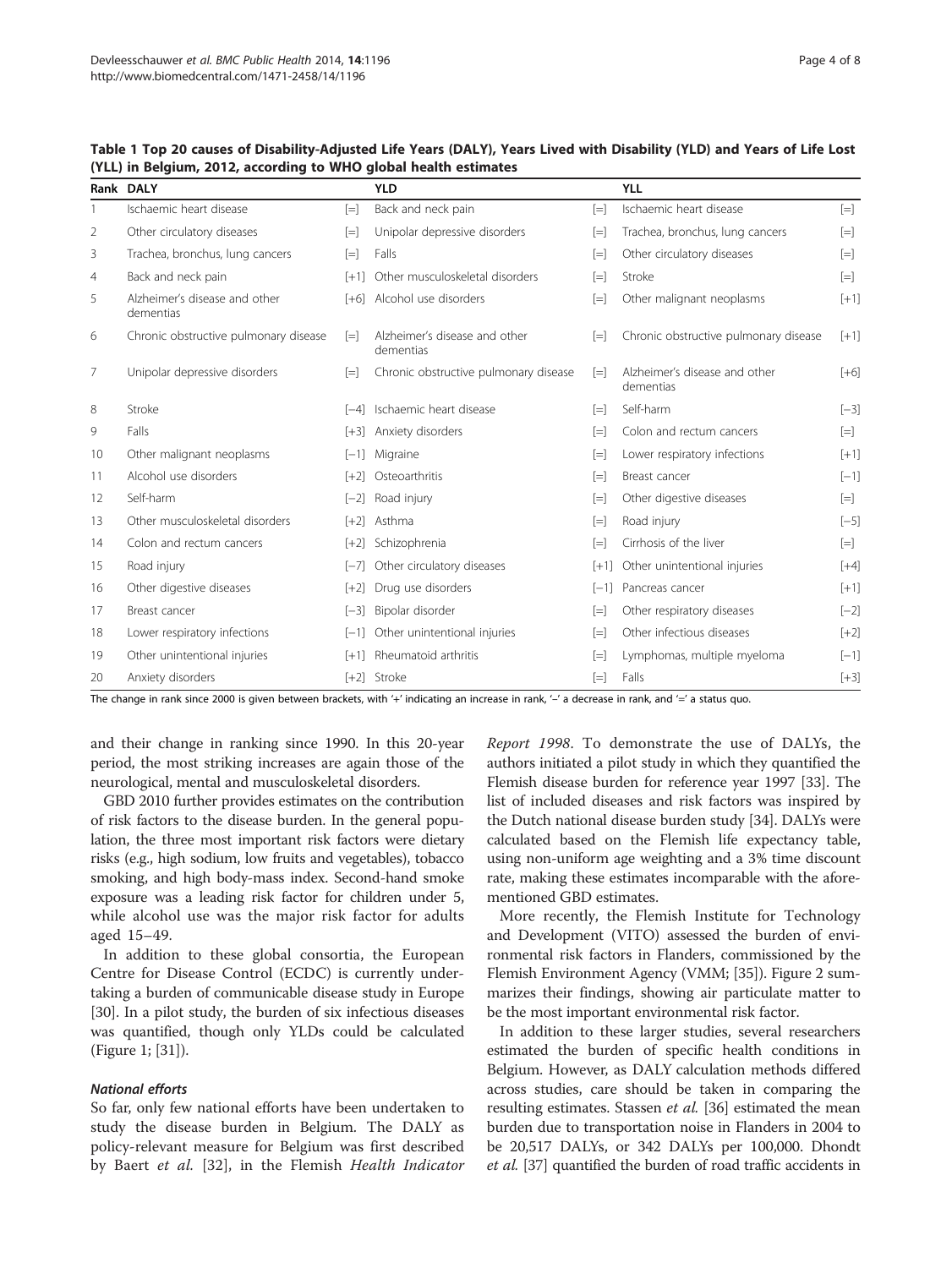| Rank           | <b>DALY</b>                  |        | <b>YLD</b>                |        | <b>YLL</b>                   |        |
|----------------|------------------------------|--------|---------------------------|--------|------------------------------|--------|
|                | Ischaemic heart disease      | $=$    | Low back pain             | $[=]$  | Ischaemic heart disease      | $=$    |
| 2              | Low back pain                | $=$    | Major depressive disorder | $=$    | Lung cancer                  | $[+1]$ |
| 3              | Stroke                       | $=$    | Falls                     | $[+2]$ | Stroke                       | $[-1]$ |
| 4              | Lung cancer                  | $[=]$  | Neck pain                 | $[-1]$ | Self-harm                    | $[+1]$ |
| 5              | COPD                         | $=$    | Other musculoskeletal     | $[-1]$ | COPD                         | $[+1]$ |
| 6              | Falls                        | $[+3]$ | COPD                      | $[=]$  | Colorectal cancer            | $[+1]$ |
| $\overline{7}$ | Major depressive disorder    | $=$    | Alzheimer's disease       | $[+5]$ | Road injury                  | $[-3]$ |
| 8              | Alzheimer's disease          | $[+8]$ | <b>Diabetes</b>           | $[+2]$ | Lower respiratory infections | $[+2]$ |
| 9              | Self-harm                    | $[-1]$ | Ischaemic heart disease   | $=$    | Breast cancer                | $[-1]$ |
| 10             | Road injury                  | $[-4]$ | Migraine                  | $[-2]$ | Alzheimer's disease          | $[+6]$ |
| 11             | Neck pain                    | $[-1]$ | Anxiety disorders         | $[-4]$ | Other cardio & circulatory   | $[-2]$ |
| 12             | Other musculoskeletal        | $[+2]$ | Drug use disorders        | $[-1]$ | Cirrhosis                    | $[-1]$ |
| 13             | <b>Diabetes</b>              | $[-2]$ | Osteoarthritis            | $[+1]$ | Pancreatic cancer            | $[+4]$ |
| 14             | Colorectal cancer            | $[-1]$ | Road injury               | $[-1]$ | <b>Diabetes</b>              | $[-1]$ |
| 15             | Other cardio & circulatory   | $=$    | Alcohol use disorders     | $=$    | Falls                        | $[+5]$ |
| 16             | Breast cancer                | $[-4]$ | Asthma                    | $[+1]$ | Prostate cancer              | $[+3]$ |
| 17             | Lower respiratory infections | $[=]$  | Schizophrenia             | $[+2]$ | Brain cancer                 | $[+1]$ |
| 18             | Migraine                     | $[+1]$ | Other hearing loss        | $[-2]$ | Leukaemia                    | $[+3]$ |
| 19             | Anxiety disorders            | $[+1]$ | Dysthymia                 | $[+2]$ | Stomach cancer               | $[-7]$ |
| 20             | Cirrhosis                    | $[-2]$ | Bipolar disorder          | $=$    | Chronic kidney disease       | $[+2]$ |

<span id="page-4-0"></span>Table 2 Top 20 causes of Disability-Adjusted Life Years (DALY), Years Lived with Disability (YLD) and Years of Life Lost (YLL) in Belgium, 2010, according to IHME GBD 2010

The change in rank since 1990 is given between brackets, with '+' indicating an increase in rank, '-' a decrease in rank, and '=' a status quo.

Flanders and Brussels. They estimated a total of 182,379 DALYs, or 1030 DALYs per 100,000. In absolute numbers, car users contributed most DALYs, whereas per travelled km, motorcyclists contributed most. Henrard et al. [\[38](#page-7-0)] estimated the burden of haemophilia in Belgium in 2011 at 145 DALYs (95% credible interval [CI]: 90–222), or 1.3 DALYs per 100,000 (95% CI: 0.8–2.0).

# Summary

By quantifying the total disease burden and the contribution of different diseases and risk factors, DALYs are a highly valuable measure to set priorities for public health research and policy. Furthermore, if data allow, DALYs may be calculated for different socioeconomic groups or geographic regions, allowing for a more detailed perspective on public health. By regularly updating the DALY estimates based on the best available data, trends in public health may be monitored over time, and the impact of macro-level policies may be evaluated. As a result, DALYs may be important tools to support policy that aims to improve general population health and reduce health inequalities [[39](#page-7-0)]. For this reason, the IHME is initiating

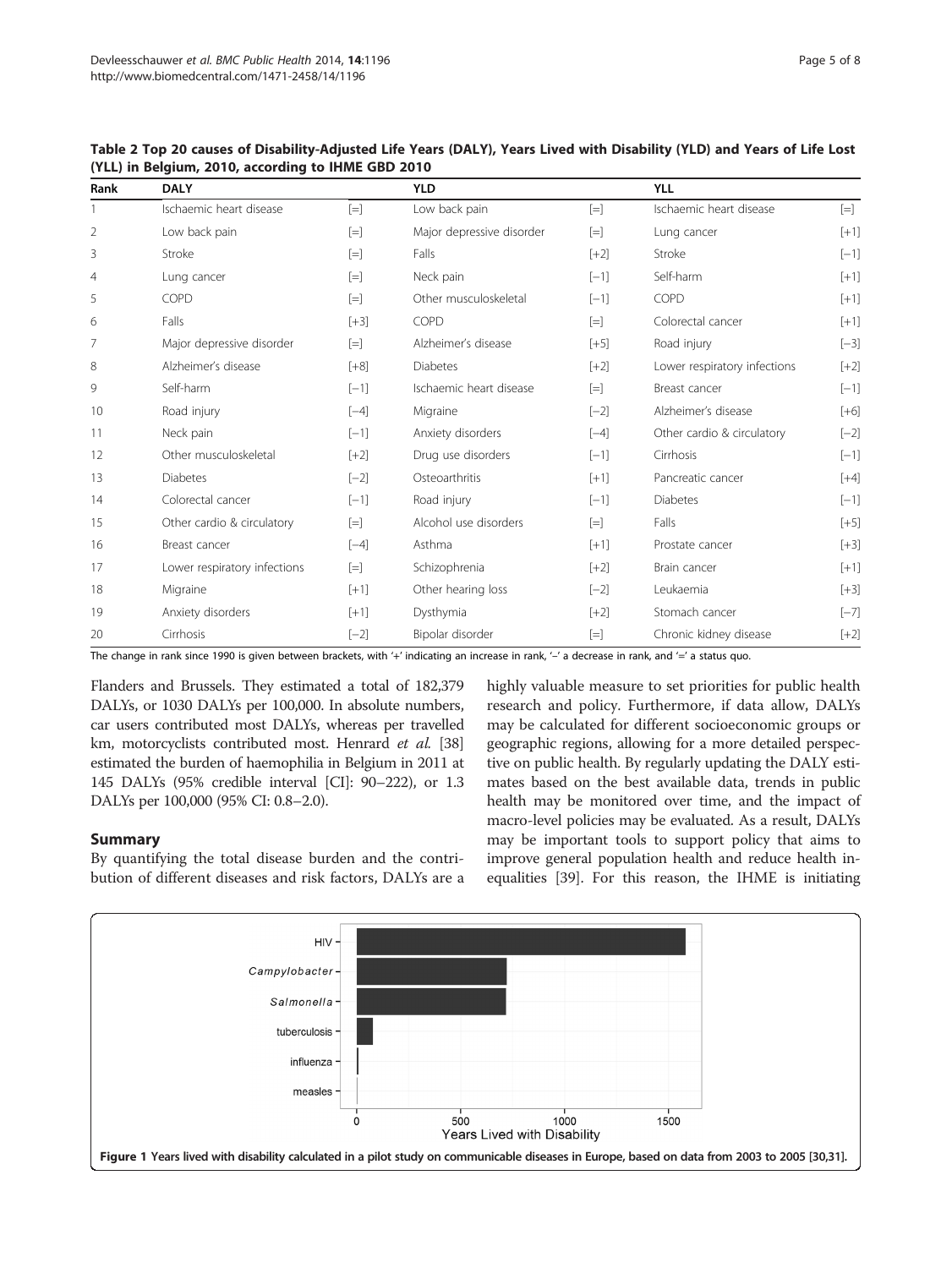<span id="page-5-0"></span>

national and subnational burden of disease studies, worldwide [\[40\]](#page-7-0). The WHO Regional Office for Europe is collaborating with IHME to facilitate national burden of disease study in the European region and enhance consistency of burden estimates.

Current DALY estimates for Belgium highlight the importance of non-communicable diseases and injuries. However, several constraints can be identified that might hamper the policy relevance of the currently available estimates. First, most DALY estimations remained academic exercises, with little or no direct knowledge transfer to the concerned policy instances. Indirect knowledge transfer may have occurred by referring to existing burden estimates in research proposals, but the effect is difficult to assess. Second, while global estimates provide a broad overview of the health status in Belgium, it remains a question to what extent these estimates are grounded in the best available local data. There may also be issues related to timeliness and ownership of these global estimates. Third, while national research groups did more efforts to apply local data sources, there appears to be little consistency in the applied DALY calculation methodology. As a result, the individual DALY studies cannot be combined to obtain a comparable evaluation of Belgians' health. Researchers are therefore advised to calculate DALYs under different social weighting scenarios, and to present at least relative DALY estimates (e.g., DALYs per 100,000 people-year).

To overcome these limitations and generate a systematic and truly comparable measurement of Belgians' health, DALYs should be integrated in the different official data collection systems. This is already the case in the Netherlands and Australia, where DALYs are guiding health policy since the past  $10-20$  years [[34](#page-7-0),[41](#page-7-0)]. In Belgium, various large and important data generation systems are in place that could provide the data required for calculating DALYs. However, there are also some potential hurdles, such as a lack of timeliness of certain databases, a restricted access to hospital data for routine use, a limited harmonization between regional databases, and the absence of certain diseases from the major databases. Given the increasing importance of neurological, mental and musculoskeletal disorders, the absence of comprehensive, harmonized databases for these disorders is particularly striking. Nevertheless, we believe that the routine quantification of disease burden in terms of DALYs would provide a significant added value to public health policy in Belgium and should be integrated in all national mechanisms for the translation of evidence into policy.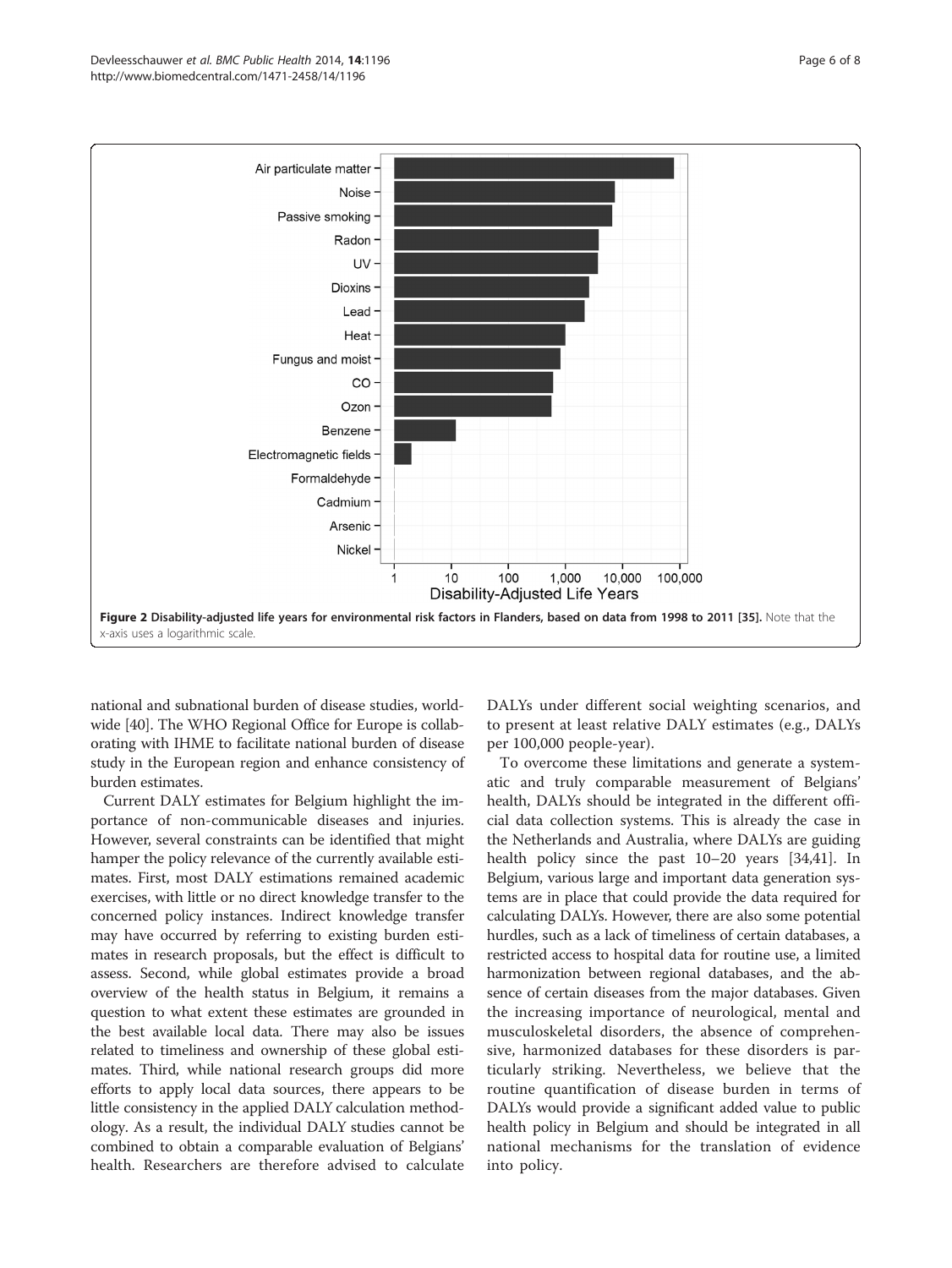#### <span id="page-6-0"></span>Abbreviations

DALE: Disability-adjusted life expectancy; DALY: Disability-adjusted life year; DFLE: Disability-free life expectancy; DW: Disability weight; ECDC: European centre for disease control; FBD: Foodborne disease; GBD: Global burden of disease; HLY: Healthy life year; HRQoL: Health-related quality of life; IHME: Institute for Health Metrics and Evaluation; SMPH: Summary measure of public health; VITO: Flemish Institute for Technology and Development; VMM: Flemish Environment Agency; WHO: World Health Organization; YLD: Year lived with disability; YLL: Year of life lost.

### Competing interests

The authors declare that they have no competing interests.

## Authors' contributions

BD, CMdN and GSAS compiled the data on the burden of disease in Belgium. BD wrote the first draft of the manuscript. All authors contributed to further versions of the manuscript and approved the final version before submission.

#### Acknowledgements

The first author (BD) is supported by the Special Research Fund (BOF) of Ghent University.

#### Author details

<sup>1</sup>Institute of Health and Society (IRSS), Faculty of Public Health, Université catholique de Louvain, Brussels, Belgium. <sup>2</sup>Department of Virology, Parasitology and Immunology, Faculty of Veterinary Medicine, Ghent University, Salisburylaan 133, 9820 Merelbeke, Belgium. <sup>3</sup>Department of Comparative Physiology and Biometrics, Faculty of Veterinary Medicine, Ghent University, Merelbeke, Belgium. <sup>4</sup>Department of Biomedical Sciences, Institute of Tropical Medicine, Antwerp, Belgium. <sup>5</sup>Division of Information, Evidence, Research, and Innovation, World Health Organization Regional Office for Europe, Copenhagen, Denmark. <sup>6</sup>Department of Public Health and Surveillance, Scientific Institute of Public Health, Brussels, Belgium.

#### Received: 6 May 2014 Accepted: 24 October 2014 Published: 21 November 2014

#### References

- 1. Murray CJ, Ezzati M, Flaxman AD, Lim S, Lozano R, Michaud C, Naghavi M, Salomon JA, Shibuya K, Vos T, Wikler D, Lopez AD: GBD 2010: design, definitions, and metrics. Lancet 2012, 380:2063–2066.
- 2. Tan-Torres Edejer T, Baltussen R, Adam T, Hutubessy R, Acharya A, Evans D, Murray CJL: Making Choices in Health: WHO Guide to Cost-Effectiveness Analysis. Geneva: WHO Press; 2003.
- 3. Marshall SJ: Developing countries face double burden of disease. Bull World Health Organ 2004, 82:556.
- Jelenc M, Van HE, Albreht T, Meglic M, Seljak M, Krnel SR: Joint action European partnership for action against cancer. Arch Public Health 2012,  $70.24$
- 5. Bryant LL, Corbett KK, Kutner JS: In their own words: a model of healthy aging. Soc Sci Med 2001, 53:927–941.
- 6. Robine JM, Cambois E, Nusselder W, Jeune B, Oyen HV, Jagger C: The joint action on healthy life years (JA: EHLEIS). Arch Public Health 2013, 71:2.
- 7. Murray CJ, Salomon JA, Mathers C: A critical examination of summary measures of population health. Bull World Health Organ 2000, 78:981–994.
- 8. Murray C, Lopez A: The Global Burden of Disease: A Comprehensive Assessment of Mortality and Disability from Diseases, Injuries and Risk Factors in 1990 and Projected to 2020. Cambridge: Harvard University Press; 1996.
- 9. Lopez A, Mathers C, Ezzati M, Jamison D, Murray C: Global Burden of Disease and Risk Factors. New York: Oxford University Press; 2006.
- 10. World Health Organization: The Global Burden of Disease: 2004 Update. Geneva: WHO Press; 2008.
- 11. Murray CJ, Vos T, Lozano R, Naghavi M, Flaxman AD, Michaud C, Ezzati M, Shibuya K, Salomon JA, Abdalla S, Aboyans V, Abraham J, Ackerman I, Aggarwal R, Ahn SY, Ali MK, Alvarado M, Anderson HR, Anderson LM, Andrews KG, Atkinson C, Baddour LM, Bahalim AN, Barker-Collo S, Barrero LH, Bartels DH, Basáñez MG, Baxter A, Bell ML, Benjamin EJ, et al: Disability-adjusted life years (DALYs) for 291 diseases and injuries in 21 regions, 1990–2010: a systematic analysis for the global burden of disease study 2010. Lancet 2012, 380:2197–2223.
- 12. World Health Organization: WHO methods and data sources for global burden of disease estimates 2000–2011. [\[http://www.who.int/entity/](http://www.who.int/entity/healthinfo/statistics/GlobalDALYmethods_2000_2011.pdf) [healthinfo/statistics/GlobalDALYmethods\\_2000\\_2011.pdf](http://www.who.int/entity/healthinfo/statistics/GlobalDALYmethods_2000_2011.pdf)]
- 13. The World Bank: World Development Report 1993: Investing in Health. New York: Oxford University Press; 1993.
- 14. Murray CJ: Quantifying the burden of disease: the technical basis for disability-adjusted life years. Bull World Health Organ 1994, 72:429–445.
- 15. Murray CJ, Acharya AK: Understanding DALYs (disability-adjusted life years). J Health Econ 1997, 16:703–730.
- 16. Devleesschauwer B, Havelaar AH, Maertens de Noordhout C, Haagsma JA, Praet N, Dorny P, Duchateau L, Torgerson PR, Van Oyen H, Speybroeck N: Calculating disability-adjusted life years to quantify burden of disease. Int J Public Health 2014, 59:565-569.
- 17. Barendregt JJ, Bonneux L, Van der Maas PJ: DALYs: the age-weights on balance. Bull World Health Organ 1996, 74:439–443.
- 18. Arnesen T, Kapiriri L: Can the value choices in DALYs influence global priority-setting? Health Policy 2004, 70:137-149.
- 19. Devleesschauwer B, Havelaar AH, Maertens de Noordhout C, Haagsma JA, Praet N, Dorny P, Duchateau L, Torgerson PR, Van Oyen H, Speybroeck N: DALY calculation in practice: a stepwise approach. Int J Public Health 2014, 59:571–574.
- 20. Muyldermans G, Litzroth A, Ducoffre G, Quoilin S: Establishment and reinforcement of the national reference centers for human microbiology in Belgium. Arch Public Health 2012, 70:16.
- 21. Boffin N, Bossuyt N, Vanthomme K, Van Casteren V: Readiness of the Belgian network of sentinel general practitioners to deliver electronic health record data for surveillance purposes: results of survey study. BMC Fam Pract 2010, 11:50.
- 22. Commission for the protection of privacy, Royal Decree 2001, Belgium. [[http://www.privacycommission.be/sites/privacycommission/files/documents/](http://www.privacycommission.be/sites/privacycommission/files/documents/Royal_Decree_2001.pdf) Royal Decree 2001.pdf
- 23. Bilcke J, Van DP, De SF, Hanquet G, Van RM, Beutels P: The health and economic burden of rotavirus disease in Belgium. Eur J Pediatr 2008, 167:1409–1419.
- 24. D'Havé A: Aankondiging omschakeling van ICD-9-CM naar ICD-10-BE vanaf 1 januari 2015 (Announcement conversion of ICD-9-CM to ICD-10-BE from January 1, 2015). Brussels: FPS Health, Food chain safety and Environment; 2011.
- 25. Vanthomme K, Walckiers D, Van OH: Belgian health-related data in three international databases. Arch Public Health 2011, 69:6.
- 26. Kuchenmüller T, Hird S, Stein C, Kramarz P, Nanda A, Havelaar AH: Estimating the global burden of foodborne diseases–a collaborative effort. Euro Surveill 2009, 14:19195.
- 27. Institute for Health Metrics and Evaluation (IHME): Global Burden of Disease Study 2010. Belgium Global Burden of Disease Study 2010 (GBD 2010) Results 1990–2010. [[http://ghdx.healthdata.org/record/](http://ghdx.healthdata.org/record/belgium-global-burden-disease-study-2010-gbd-2010-results-1990-2010) [belgium-global-burden-disease-study-2010-gbd-2010-results-1990-2010\]](http://ghdx.healthdata.org/record/belgium-global-burden-disease-study-2010-gbd-2010-results-1990-2010)
- 28. Institute for Health Metrics and Evaluation (IHME): GBD Profile: Belgium. [[http://www.healthdata.org/sites/default/files/files/country\\_profiles/GBD/](http://www.healthdata.org/sites/default/files/files/country_profiles/GBD/ihme_gbd_country_report_belgium.pdf) [ihme\\_gbd\\_country\\_report\\_belgium.pdf](http://www.healthdata.org/sites/default/files/files/country_profiles/GBD/ihme_gbd_country_report_belgium.pdf)]
- 29. Institute for Health Metrics and Evaluation (IHME): The Global Burden of Disease: Generating Evidence, Guiding Policy – European Union and European Free Trade Association Regional Edition. Seattle, WA: Institute for Health Metrics and Evaluation; 2013.
- 30. Kretzschmar M, Mangen MJ, Pinheiro P, Jahn B, Fevre EM, Longhi S, Lai T, Havelaar AH, Stein C, Cassini A, Kramarz P, BCoDE consortium: New methodology for estimating the burden of infectious diseases in Europe. PLoS Med 2012, 9:e1001205.
- 31. van Lier EA, Havelaar AH: Disease burden of infectious diseases in Europe: a pilot study. [[http://www.rivm.nl/bibliotheek/rapporten/215011001.pdf\]](http://www.rivm.nl/bibliotheek/rapporten/215011001.pdf)
- 32. Baert E, Van Oyen H, Aelvoet W, De Henauw S, De Backer G: DALY (disability adjusted life years): een conceptueel model van geïntegreerde gezondheidsindicator op basis van verloren levensjaren door voortijdige sterfte en ziekte (DALY (disability adjusted life years): a conceptual model of integrated health indicator based on years of life lost due to premature death and disease). In Gezondheidsindicatoren 1998. Brussels: Flemish Agency for Care and Health; 2000.
- 33. Baert E, De Backer G, Byttebier G, De Henauw S, Van Oyen H, Aelvoet W: Disability Adjusted Life Years. Een eerste berekening voor Vlaanderen (Disability Adjusted Life Years. A first calculation for Flanders). In Gezondheidsindicatoren 2000. Brussels: Flemish Agency for Care and Health; 2002.